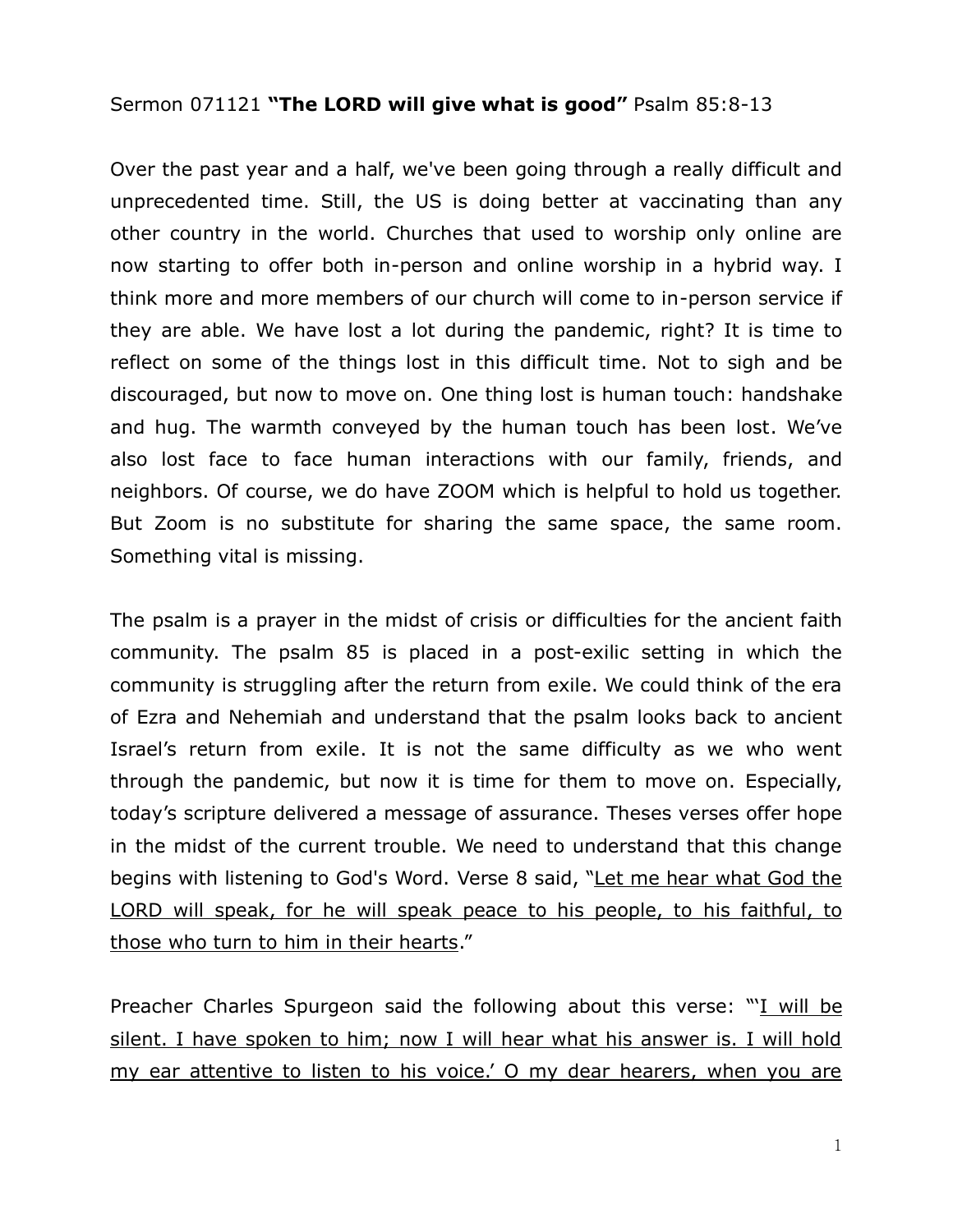## willing to hear God, there are good times coming to you!"

Verses 8 and 9 characterize the word as peace and salvation for the community. God's glory will come again to the land. In other words, God will again be present to bless the community and nurture it to fullness of life. And this gift is for the faithful, those who turn to God in their hearts. In verse 10, God's unchanging love and trustworthiness come together to bring the community into right relationship with God and each other.

In beautiful terms it describes the salvation God brings to God's people. It might seem that mercy and truth are set against each other, right? With mercy looking to grant pardon and truth determined to condemn. In God's great work of salvation, mercy and truth have met together. Even as mercy and truth meet, so righteousness and peace greet each other. It might seem that righteousness would condemn me and prevent God's peace from ever reaching me. In God's great work of salvation, God's righteousness and peace will kiss each other. One of the biblical commentators Clarke said, "Now, Where did righteousness and peace meet? In Christ Jesus. When were they reconciled? When he poured out his life on Calvary."

In Lamentations 3:22-24, "Because of the Lord's great love we are not consumed, for his compassions never fail. They are new every morning; great is your faithfulness. I say to myself, 'The Lord is my portion; therefore I will wait for him.'" Here, the word compassion is translated from the Hebrew word [Chesed]. Chesed is commonly translated as "loving-kindness," "kindness" or "love." It is a common term in the Bible for describing God's love for humankind and God's special relationship with the children of Israel. But the original meaning of this word "Chesed" is 'God walks with you'.

For example, Jacob in Genesis, after having received the blessing of the firstborn from Isaac, runs away to his uncle Laban. On the way from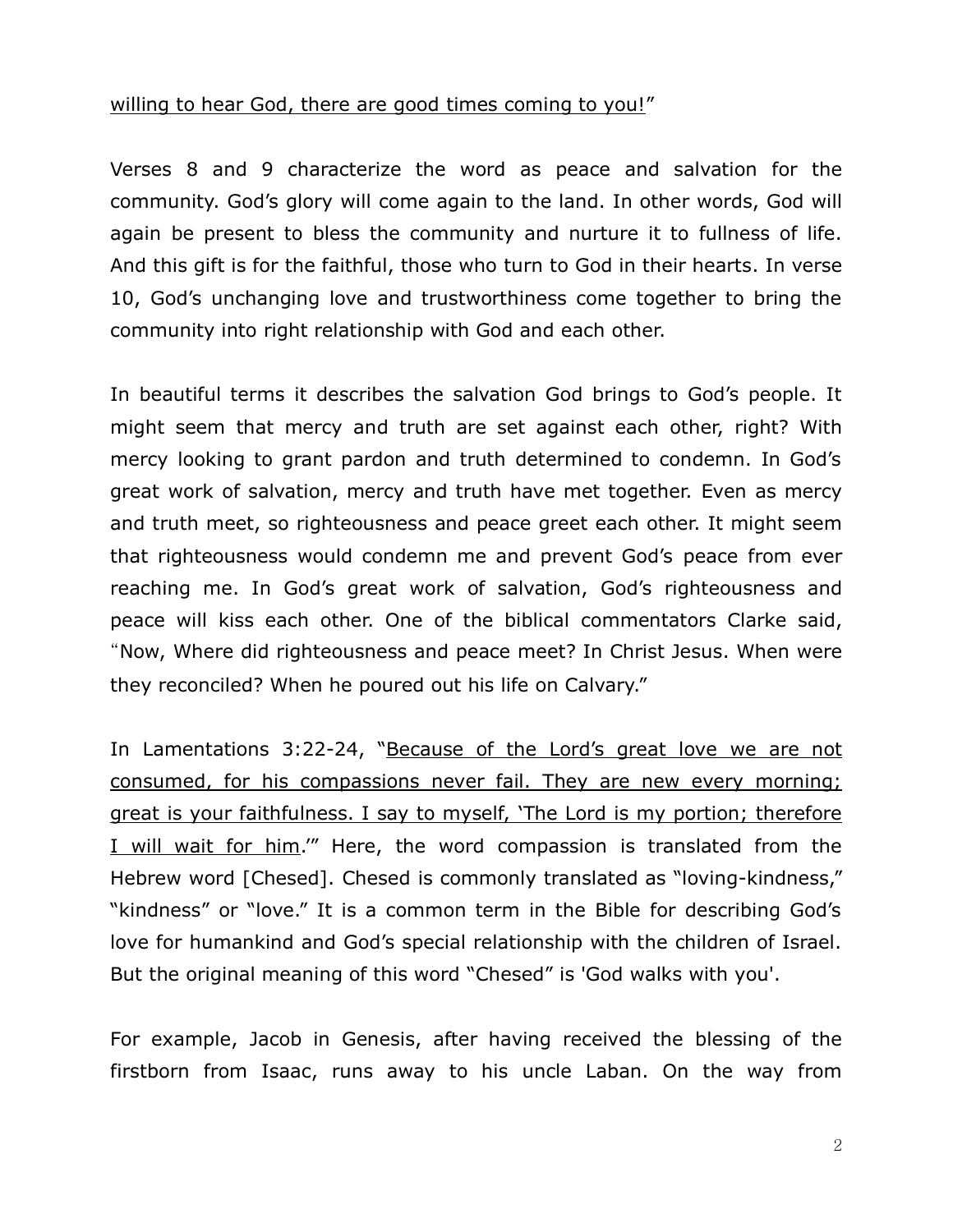Beersheba to Haran, Jacob takes a stone as pillow and lie there for the night. In his dream, he is blessed by God. When Jacob awoke from his sleep, he thought, "Surely the Lord is in this place, and I was not aware of it." He was afraid and said, "How awesome is this place! This is none other than the house of God; this is the gate of heaven." Early the next morning Jacob took the stone he had placed under his head and set it up as a pillar and poured oil on top of it. He called that place Bethel (the house of God)." The site of the road Jacob stayed at for one night became Bethel, the house of God. The important thing here is that where God resides, it is a holy place.

The same is true of Moses's calling. When he was climbing Mt. Horeb, God appears to him in the blazing flame, and speaks to Moses. "Take off your sandals, for the place where you are standing is holy ground." I pray that God not only dwells here at Fairfield Grace, but also in the place of your daily life!

It is so precious to find the love of God, Chesed, in the place of our lives. But the life of faith does not stop at only discovering the love. We also want to respond to God's love. In Luke 9:58, "Jesus replied, 'Foxes have dens and birds have nests, but the Son of Man has no place to lay his head.'" Having said this, Jesus tells people to follow Him. While we as humans are interested in settling in one place for stability, our Lord tells us that following Him is more important than staying in one place.

If you look at the story of the Transfiguration of Jesus, Jesus took his three disciples up to Mount Tabor. There, the three disciples see Jesus conversing with Moses and Elijah (Luke 9:33). "Peter said to Jesus, 'Master, it is good for us to be here. Let us put up three shelters—one for you, one for Moses and one for Elijah.' (He did not know what he was saying.) While Peter was speaking, a cloud appeared and enveloped them, and they were afraid as they entered the cloud. And a voice came from the cloud, saying, 'This is My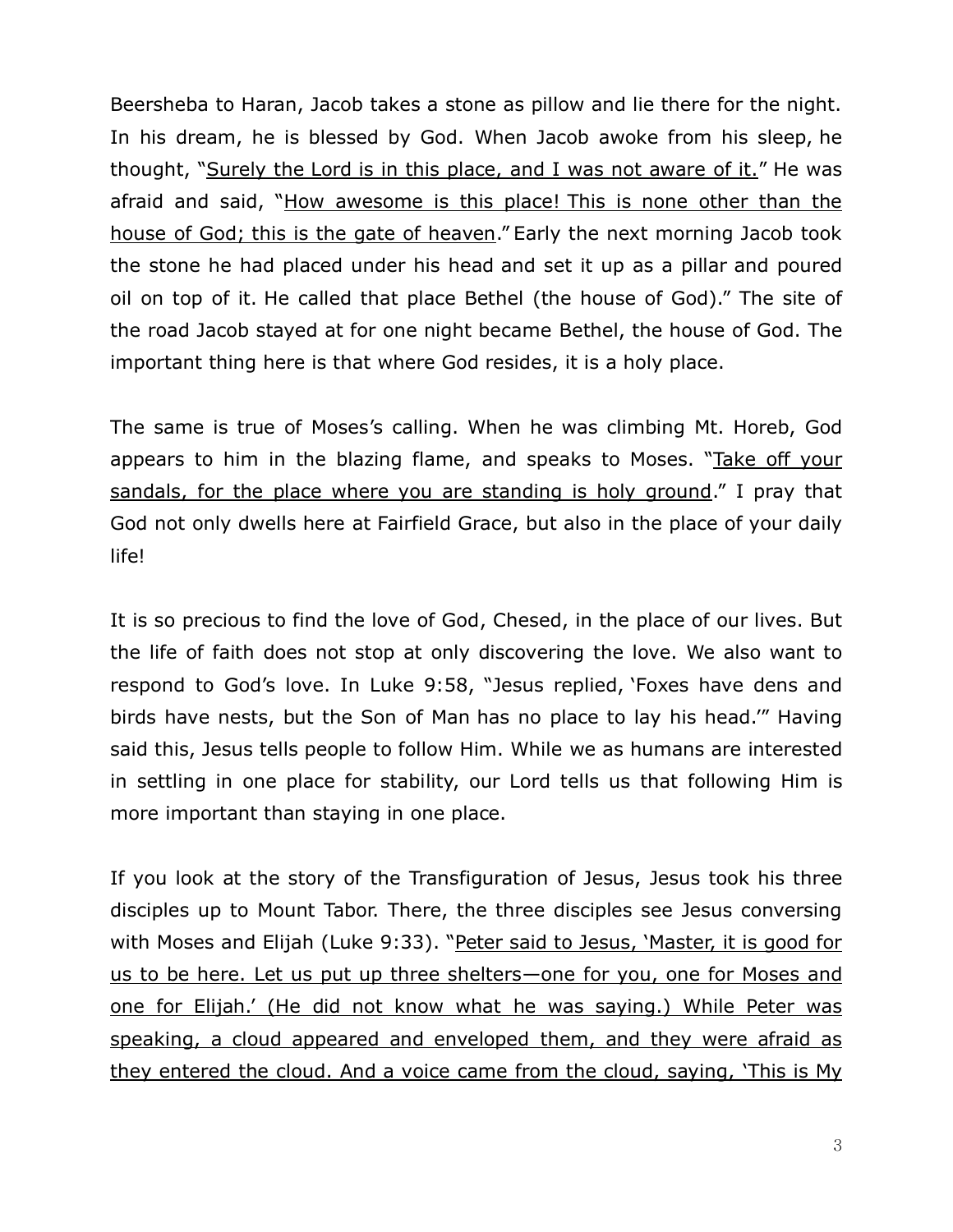Son, whom I have chosen; listen to Him!' After the voice had spoken, only Jesus was present with them."

The three disciples of Jesus wanted to stay in the holy place, but the Lord prayed and came down from the mountain again to the world. Then he took on the ministry of the Lord's salvation. We sometimes want to stay where we are as we are. It is a natural human reaction. However, our Lord pushes us to places that are often crowded and difficult. More precisely, He says, 'follow me' in our lives.

Fanny Crosby, America's most prolific hymn writer, wrote 8,000 Gospel songs and hymns during a lifetime, which spanned nearly a century. She passed away in her 95th year.

Tune composer Phoebe Palmer Knapp (1839-1908) played a melody to Fanny Crosby and asked, "What does the melody say to you?" Crosby replied that the tune said, "Blessed assurance, Jesus is mine!" and proceeded to recite the entire first stanza of the now-famous hymn. Fanny Crosby (1820-1915), blind at the age of six weeks, was a lifelong Methodist who began composing hymns at age six. She became a student at the New York Institute of the Blind at age 15 and joined the faculty of the Institute at 22, teaching rhetoric and history.

Crosby's hymns have historically been among the most popular songs sung by Methodists. "Blessed Assurance" (1873) is one of the ten most popular hymns sung by United Methodists, and it is one of eight Crosby hymns in The United Methodist Hymnal.

"Blessed assurance, Jesus is mine! O what a foretaste of glory divine! Heir of salvation, purchase of God.